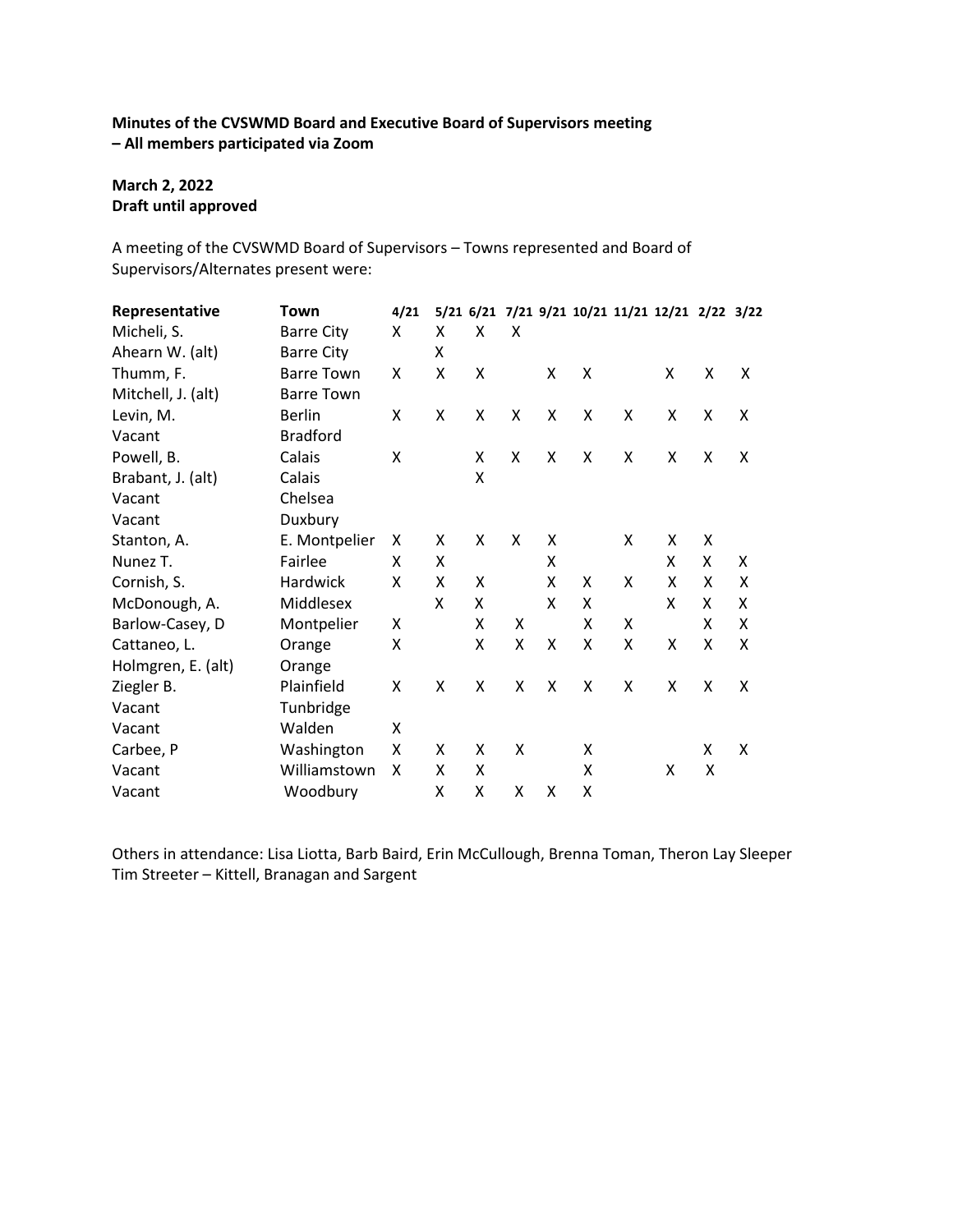#### Fred Thumm called the meeting to order at 6:35 (1)

Agenda Revisions (2) None

Pubic Comment Period and Announcements (3) None

### Consent Agenda (4)

Adopt minutes of the Board of Supervisors meeting of February 2, 2022 Accept minutes of the Executive Board meeting of February 15, 2022 and February 22, 2022 Accept minutes of the Program Oversight Committee meeting of February 2, 2022 Accept minutes of the Financial Oversight Committee meeting of February 22, 2022 Accept minutes of the Ad Hoc Facilities Committee meeting of February 24, 2022 **Peter Carbee moved to accept the consent agenda. The motion was seconded and passed unanimously.**

### FY21 Audit Presentation, Kittell, Branagan and Sargent (5)

Tim Streeter of Kittell, Branagan and Sargent presented the FY 21 audit that was included in the packet, discussing operations, investments and debt. He stated that the CVSWMD has impressive controls in place and follows its policies well.

**Bill Powell moved to accept the FY 21 audit. The motion was seconded and passed unanimously.**

### HHW Facility Project (6)

Lisa Liotta went over the background of the campus project including property search and grants. She explained that land has not been found for the budgeted amount, HHW processing costs are increasing sharply starting this year and that facility construction costs are going up. The budget gap is continuing to widen. She offered that a possible alternative would be to have a scaled-back smaller project that could be completed with available funding, possibly with trailers for collection and storage to serve residents year-round and reduce operational costs in future years. Several other Solid Waste Management entities have utilized the smaller option. Liotta also explained that almost all staff at the district are in a new position within the prior 12 months and we currently have 3 vacant positions. **Matt Levin moved that the HHW facility project as planned be paused and reassessed in consideration of rising costs, site unavailability and staff resources to oversee the project. The motion was seconded with a friendly amendment that the Executive Board take the matter up at their September meeting. The motion passed unanimously.**

### HHW Collection Pricing 2022 (7)

Brenna Toman went over the pricing structure in the packet, stressing the material processing cost increases for the events is projected to rise \$45,000 annually.

**Peter Carbee moved that out of district households will no longer be accepted at CVSWMD HHW collection events. The motion was seconded and passed unanimously.**

IRS Invoice (8)